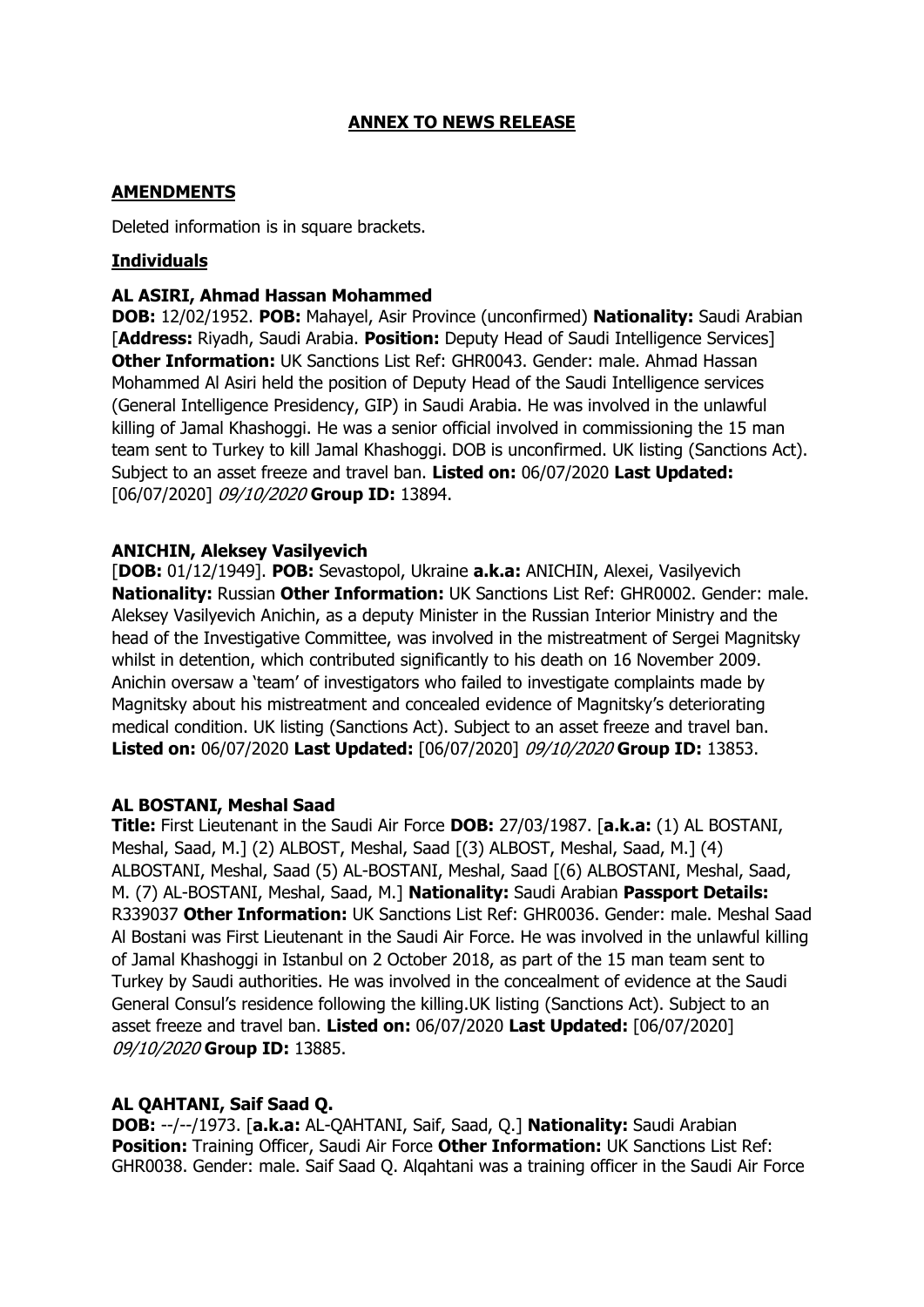who worked in the Office of the Crown Prince in Saudi Arabia. He was in the Consulate during the unlawful killing of Jamal Khashoggi in Istanbul on 2 October 2018, and played an active part of the 15 man team sent to Turkey by Saudi authorities, including through the concealment of evidence relating to the killing. UK listing (Sanctions Act). Subject to an asset freeze and travel ban. **Listed on:** 06/07/2020 **Last Updated:** [06/07/2020] 09/10/2020 **Group ID:** 13889.

#### **MUTREB, Maher Abdulaziz**

**DOB:** 23/05/1971. **POB:** Makkah, Saudi Arabia **Nationality:** Saudi Arabian **Passport Details:** D088677 **Address:** Riyadh, Saudi Arabia (currently in detention). **Position:**  Intelligence Officer **Other Information:** UK Sanctions List Ref: GHR0042. Gender: male. [Assigned to Saudi Embassy in London in 2007. Worked with Saud Alqahtani, the Crown Prince's advisor]. Maher Abdulaziz Mutreb held the position of Intelligence Officer in Saudi Arabia. He was directly involved in carrying out the unlawful killing of Jamal Khashoggi at the Saudi Consulate in Istanbul on 2 October 2018, as part of the 15 man team sent to Turkey by Saudi authorities. UK listing (Sanctions Act). Subject to an asset freeze and travel ban. **Listed on:** 06/07/2020 **Last Updated:** [06/07/2020] 09/10/2020 **Group ID:** 13893.

#### **BASTRYKIN, Alexander Ivanovich**

**DOB:** 27/08/1953. **POB:** Russia **Nationality:** Russian [**Passport Details:** (1) 5726608 (2) 200125935] **Position:** Head of the Investigative Committee of Russia **Other Information:**  UK Sanctions List Ref: GHR0011. Gender: male. General of Justice of the Russian Federation. Went to university with Vladimir Putin. Alexander Ivanovich Bastrykin was appointed First Deputy Prosecutor General and Head of the Investigative Committee under the Prosecutor's Office on 22 June 2007, he continued as Chairman of the Investigative Committee after it became an independent body in January 2011. In this role Bastrykin was responsible for the investigation of the mistreatment and death of Sergei Magnitsky in detention and intentionally or recklessly failed to fulfil that responsibility. UK listing (Sanctions Act). Subject to an asset freeze and travel ban. **Listed on:** 06/07/2020 **Last Updated:** [06/07/2020] 09/10/2020 **Group ID:** 13867

#### **KARLOV, Gennady Vyacheslavovich**

**Title:** Colonel **DOB:** 27/02/1960. **Nationality:** Russian **[Position:** Head of Department of Ownership and Financial Crimes in the Investigative Committee of the Russian Interior Ministry] **Other Information:** UK Sanctions List Ref: GHR0004. Gender: male. Gennady Karlov, as the Head of the Department of Ownership and Financial Crimes in the Investigative Committee of the Russian Ministry of Interior, was involved in the mistreatment of Sergei Magnitsky whilst in detention, which contributed significantly to his death. Karlov was part of a 'team' of investigators who failed to investigate complaints made by Magnitsky about his mistreatment and approved actions to conceal evidence relating to subordinates who were directly involved in that conduct. UK listing (Sanctions Act). Subject to an asset freeze and travel ban. **Listed on:** 06/07/2020 **Last Updated:** [06/07/2020] 09/10/2020 **Group ID:** 13856.

#### **VINOGRADOVA, Natalya**

**Title:** Colonel **DOB:** 16/06/1973. **Nationality:** Russian [**Position:** Deputy Head of Department of Ownership and Financial Crimes in the Investigative Committee in Russian Ministry of Internal Affairs] **Other Information:** UK Sanctions List Ref: GHR0005. Gender: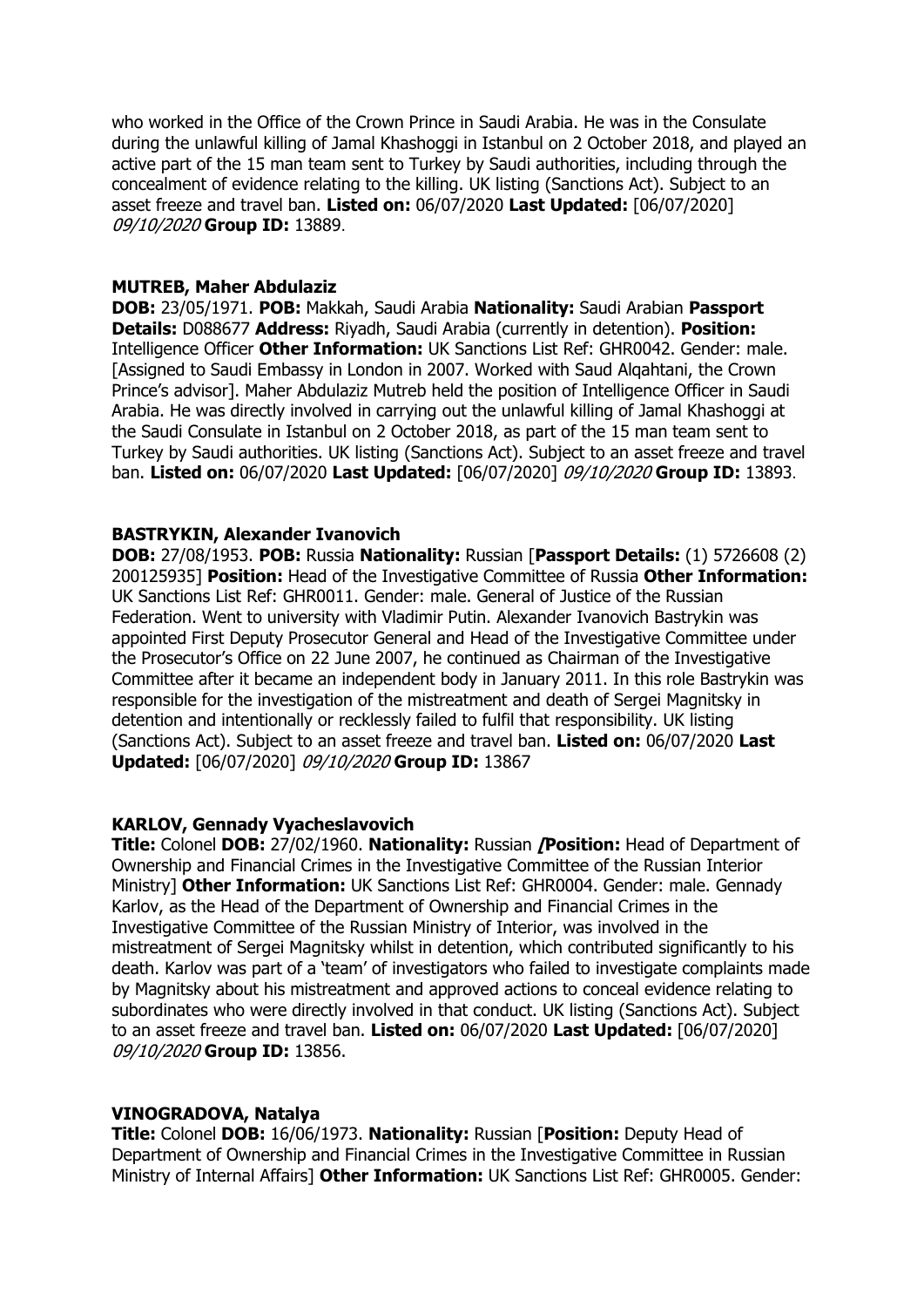female. Natalya Vinogradova, as the Deputy Head of the Ownership and Financial Crimes Department in the Investigative Committee of the Russian Interior Ministry, was involved in the mistreatment of Sergei Magnitsky, which contributed significantly to his death on 16 November 2009. Vinogradova was part of a 'team' of investigators, who failed to investigate complaints made by Magnitsky about his mistreatment and provided support to subordinates who were directly involved in that conduct. UK listing (Sanctions Act). Subject to an asset freeze and travel ban. **Listed on:** 06/07/2020 **Last Updated:** [06/07/2020] 09/10/2020 **Group ID:** 13858.

## **LITVINOVA, Larisa Anatolievna**

**Title:** Doctor **DOB:** 18/11/1963. **Nationality:** Russian [**Position:** (1) Medical Officer, Butyrka Prison (2) Head of the Therapeutic Ward, Butyrka Prison] **Other Information:** UK Sanctions List Ref: GHR0010. Gender: female. Larisa Anatolievna Litvinova was head of the therapeutic ward at Butyrka Prison where Sergei Magnitsky was detained between 25 July and 16 November 2009. She was involved in the mistreatment of Sergei Magnitsky by failing to ensure the proper administration of medical care to him during this period causing him considerable suffering and contributing significantly to his death. UK listing (Sanctions Act). Subject to an asset freeze and travel ban. **Listed on:** 06/07/2020 **Last Updated: [**06/07/2020] 09/10/2020 **Group ID:** 13865

## **TRIKUYLA, Elena Anatolievna**

**DOB:** 18/03/1975. **Nationality:** Russian [**Position:** Investigator in the Russian Investigative Committee] **Other Information:** UK Sanctions List Ref: GHR0015. Gender: female. Elena Anatolievna Trikulya, as an investigator for the Investigative Committee in the Russian Ministry of the Interior after the death of Sergei Magnitsky on 16 November 2009, failed to properly investigate those responsible for his mistreatment in detention, which contributed significantly to his death, and concealed evidence in relation to that conduct. UK listing (Sanctions Act). Subject to an asset freeze and travel ban. **Listed on:** 06/07/2020 **Last Updated:** [06/07/2020] 09/10/2020 **Group ID:** 13873.

# **PECHEGIN, Andrey Ivanovich**

**DOB:** 24/09/1965. **POB:** Russia **a.k.a:** PECHEGIN, Andrei, Ivanovich **Nationality:** Russian [**Position:** Deputy Division Head in Prosecutor's Office] **Other Information:** UK Sanctions List Ref: GHR0017. Gender: male. Andrey Pechegin was Deputy Head of the Division of Supervision of Investigations of the Prosecutor's Office and he was responsible for the investigation of complaints about the ill-treatment of Sergei Magnitsky in detention. The evidence suggests that Pechegin intentionally or recklessly failed to fulfil that responsibility in that he ignored and denied complaints about the ill-treatment of Magnitsky. UK listing (Sanctions Act). Subject to an asset freeze and travel ban. **Listed on:** 06/07/2020 **Last Updated:**[06/07/2020] 09/10/2020 **Group ID:** 13876.

### **DROGANOV, Aleksei**

**DOB:** 11/10/1975. **POB:** Lesnoi Settlement, Pushkin Area, Moscow Region, Russia **Nationality:** Russian [**Position:** Operative of Tax Crimes Department in the Moscow directorate of the Interior Ministry] **Other Information:** UK Sanctions List Ref: GHR0020. Gender: male. Aleksei Droganov was an officer in the Tax Crimes Department in the Moscow directorate of the Interior Ministry and was involved in the detention and mistreatment of Sergei Magnitsky, which contributed significantly to his death. Droganov was part of the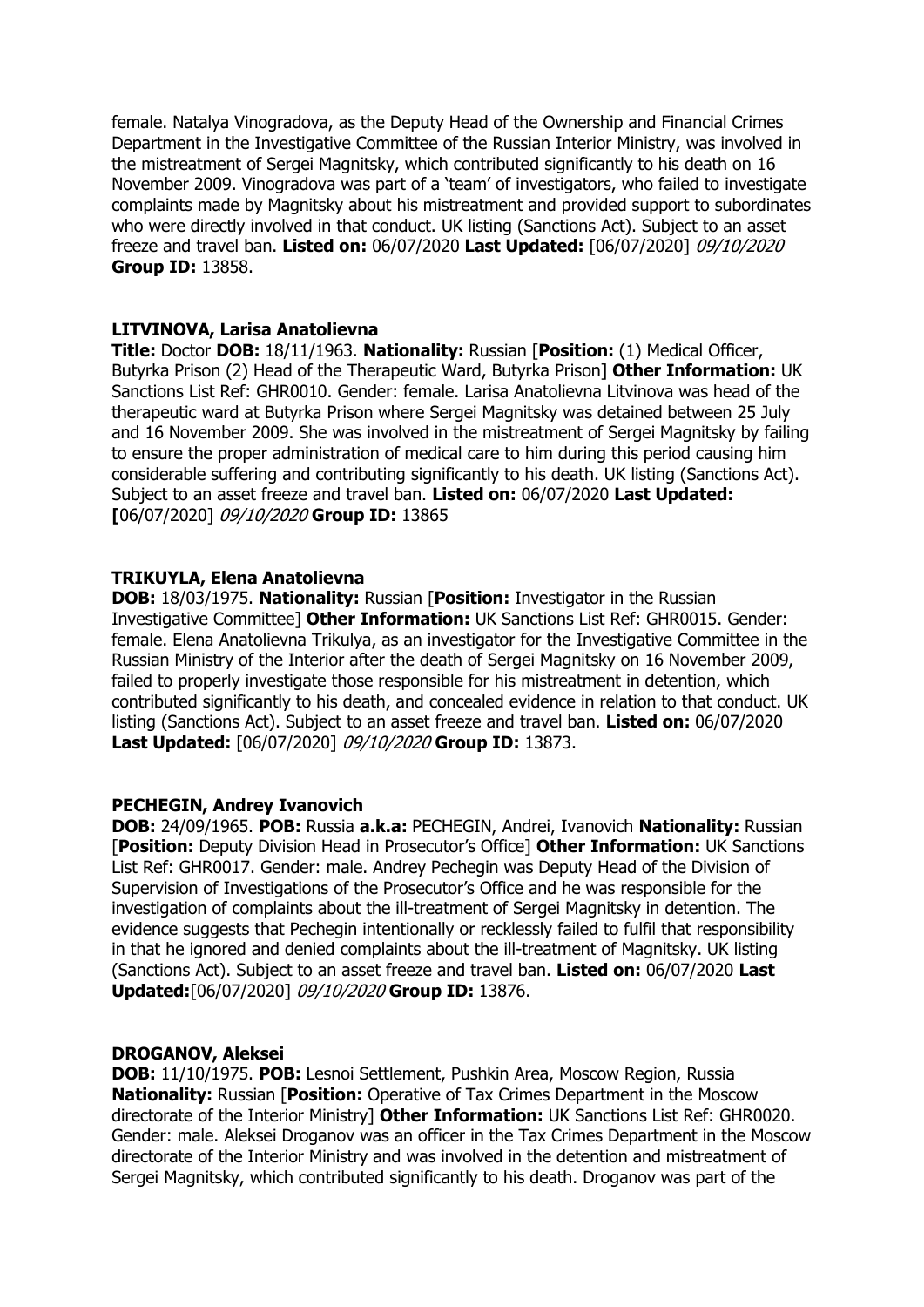'team' of investigators, led by Artem Kuznetsov, the Deputy Head of the Tax Crimes Department, who were allegedly involved in the initial fraud exposed by Sergei Magnitsky and who falsified evidence to justify his arrest and detention. As part of this investigation team Aleksei Droganov facilitated the mistreatment of Sergei Magnitsky whilst in detention which was designed to force Magnitsky to retract his earlier testimony. UK listing (Sanctions Act). Subject to an asset freeze and travel ban. **Listed on:** 06/07/2020 **Last Updated: [**06/07/2020] 09/10/2020 **Group ID:** 13880.

## **PODOPRIGOROV, Sergei**

**Title:** Judge **DOB:** 08/01/1974. **POB:** Moscow, Russia **a.k.a:** PODOPRIGOROV, Judge, Sergey **Nationality:** Russian [**Position:** Judge at Moscow's Tverskoi District Court] **Other Information:** UK Sanctions List Ref: GHR0021. Gender: male. Sergei Podoprigorov was a judge at Moscow's Tverskoi district court. He made two rulings in relation to Sergei Magnitsky: in November 2008 to approve Magnitsky's arrest and in March 2009 to prolong his detention. In this capacity, Podoprigorov authorised Magnitsky's detention, prolonging his detention without trial without subjecting to challenge the evidence originally provided to justify Magnitsky's detention or exploring other factors relevant to the decision. Podoprigorov therefore facilitated the mistreatment and death of Magnitsky by authorising the extension of his detention. UK listing (Sanctions Act). Subject to a travel ban and asset freeze. **Listed on:** 06/07/2020 **Last Updated:** [06/07/2020] 09/10/2020 **Group ID:**  13881.

## **UKHNALYOVA, Svetlana**

**Title:** Judge **DOB:** 14/03/1973. **POB:** Moscow, Russia **a.k.a:** (1) UKHNALEV, Judge, Svetlana (2) UKHNALEV, Judge, Svetlana, V. (3) UKHNALEVA, Judge, Svetlana (4) UKHNALEVA, Judge, Svetlana, V. (5) UKHNALYOVA, Judge, Svetlana, V. **Nationality:**  Russian [**Position:** Judge at Moscow's Tverskoi District Court] **Other Information:** UK Sanctions List Ref: GHR0025. Gender: female. Svetlana Ukhnalyova, as a Judge at Moscow's Tverskoi District Court, was involved in decisions to extend the detention of Sergei Magnitsky, and in particular on 15 June 2009. In this capacity, Ukhnalyova facilitated the mistreatment / denial of medical care to Sergei Magnitsky which contributed significantly to his death on 16 November 2009. UK listing (Sanctions Act Subject to an asset freeze and travel ban. **Listed on:** 06/07/2020 **Last Updated:** [06/07/2020] 09/10/2020 **Group ID:**  13887.

### **ABAHUSSAIN, Mansour Othman M**

**DOB:** (1) 10/08/1972. (2) 11/08/1972. **POB:** Majmaa, Saudi Arabia **a.k.a:** (1) ABAHUSEYIN, Hussein, Mansour, Othman, Aba (2) ABAHUSEYIN, Mansour, Osman (3) ABAHUSEYIN, Mansour, Othman, M (4) ABAHUSEYIN, Mansur, Othman, M (5) ABAHUSSAIN, Hussein, Mansour, Othman, Aba (6) ABAHUSSAIN, Mansour, Osman (7) ABAHUSSAIN, Mansur, Othman, M (8) ABAHUSSEIN, Hussein, Mansour, Othman, Aba (9) ABAHUSSEIN, Mansour, Osman (10) ABAHUSSEIN, Mansour, Othman, M (11) ABAHUSSEIN, Mansur, Othman, M (12) ABU HUSEYN, Hussein, Mansour, Othman, Aba (13) ABU HUSEYN, Mansour, Osman (14) ABU HUSEYN, Mansour, Othman, M (15) ABU HUSEYN, Mansur, Othman, M (16) ABU HUSSEIN, Hussein, Mansour, Othman, Aba (17) ABU HUSSEIN, Mansour, Osman (18) ABU HUSSEIN, Mansour, Othman, M (19) ABU HUSSEIN, Mansur, Othman, M (20) ABUHUSSAIN, Hussein, Mansour, Othman, Aba (21) ABUHUSSAIN, Mansour, Osman (22) ABUHUSSAIN, Mansour, Othman, M (23) ABUHUSSAIN, Mansur, Othman, M **Nationality:** Saudi Arabian **Passport Details:** S059033 [**Position:** Major General, Intelligence Officer] **Other Information:** UK Sanctions List Ref: GHR0028.